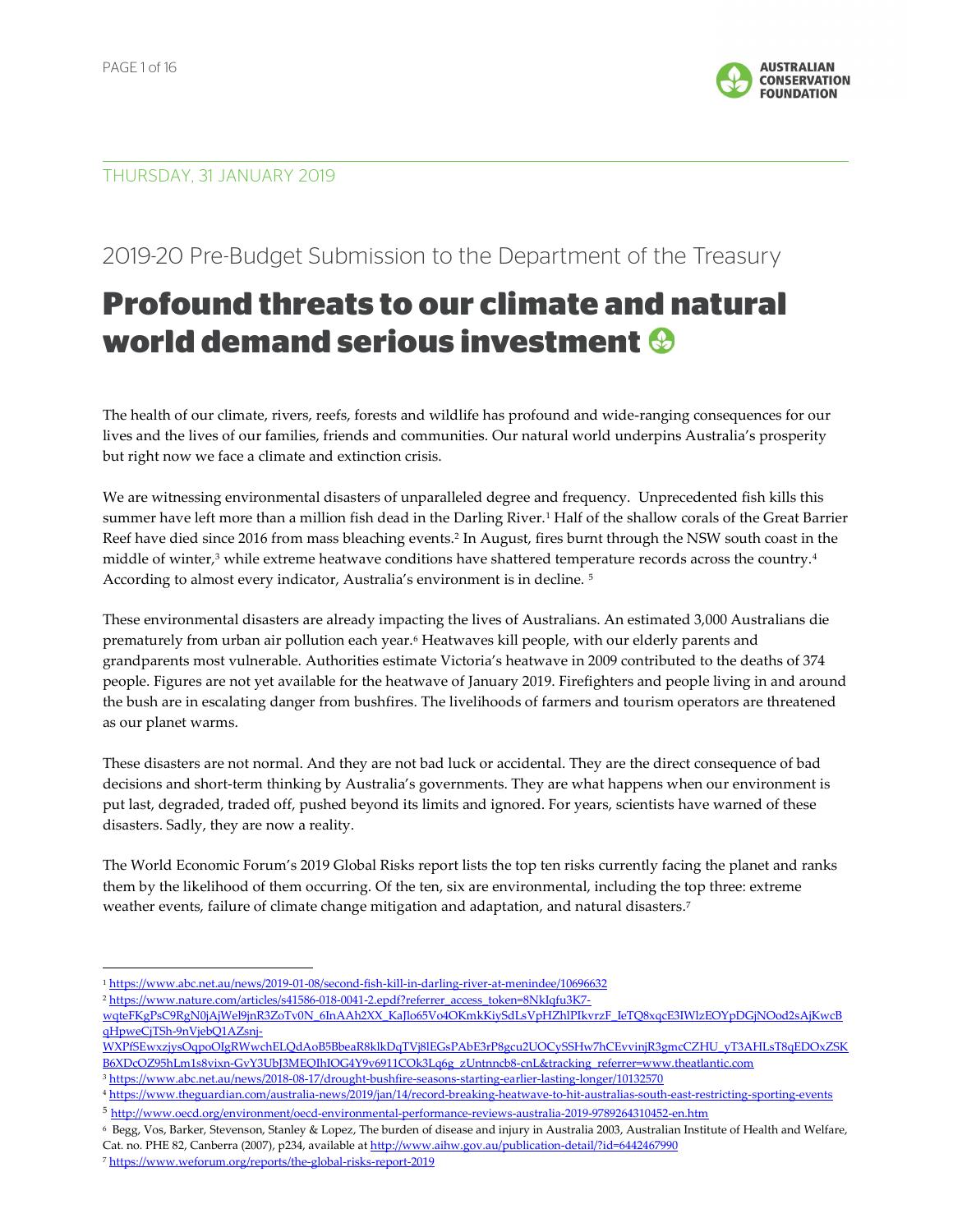

Despite these profound threats to our climate and the ecosystems that sustain us and our living world, the federal government continues to cut its investment in our environment and a sustainable future and continues to facilitate environmentally destructive activities such as land clearing and fossil fuel mining and burning.





Decades of neglecting to protect the air we breathe, the water we drink, our wildlife and the places we love, is catching up with us. It has never been clearer that failing to properly invest in the protection and prosperity of our environment and climate is putting every Australian at risk.

The challenges we face are profound, but they are not insurmountable. There are solutions to this planetary crisis but delivering them will require an unprecedented level of investment and commitment from our leaders.

We can set strong national pollution targets and commit to policy that will achieve net zero emissions before 2050.

We can repower Australia with 100% clean, renewable energy by bringing down the cost of renewables and storage and transforming our economy into a renewable energy exporting superpower.

We can double Australia's energy productivity and remove harmful subsidies that entrench the ongoing use of fossil fuels.

We can create a national energy transition plan and a Transition Authority to accelerate an orderly phase out of coal and other fossil fuels while helping affected communities shift to new, stable and sustainable jobs.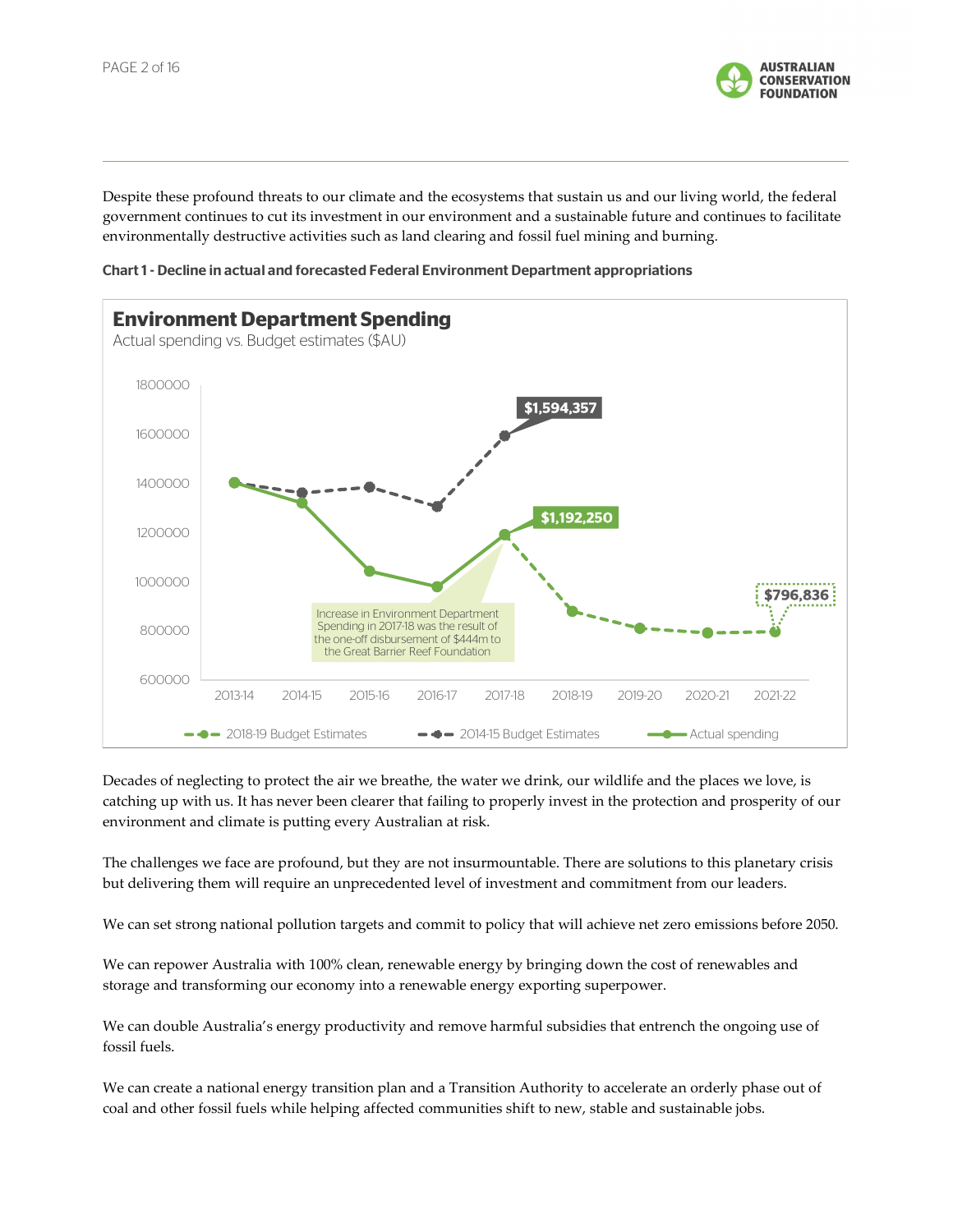

We can pass a new generation of national environment laws and establish an independent regulator, a national Environment Protection Authority, to enforce them.

We can start planning for the revision of the current Murray-Darling regime to account for the impact of climate change on rivers, wildlife and communities.

We can establish a national environment fund with an annual investment of \$1 billion to expand protected areas, save threatened species and critical habitats and restore landscapes for biodiversity, ecosystem services and climate mitigation.

We can put Australia on a path to halve the ecological footprint of our economy by 2030.

If the federal government takes these actions, Australian workers and businesses will thrive. Renewable energy and clean transport will drive job creation. Workers in our declining coal and gas industries will have a renewed future. Banks and energy companies will have the certainty to invest in the renewable energy projects and new clean technologies. Exports like renewable hydrogen will make Australia a global clean energy superpower and renew entire communities struggling as coal mines close. Farmers can plan for the future, using their fair share of water and avoiding devastating climate conditions. Small business operators that rely on national parks and iconic Australian ecosystems like the Great Barrier Reef will have certainty that those places will continue to attract tourists for decades to come.

Investing in nature and clean energy through the federal budget is an investment in the future of all Australians. It will create new industries, lasting jobs and solve the climate and extinction crises.

But there can be no more delay.

Budgets are about choices. With this budget the Federal Government must chose to deliver a scale of investment and reform that rises to meet the environmental challenges we face.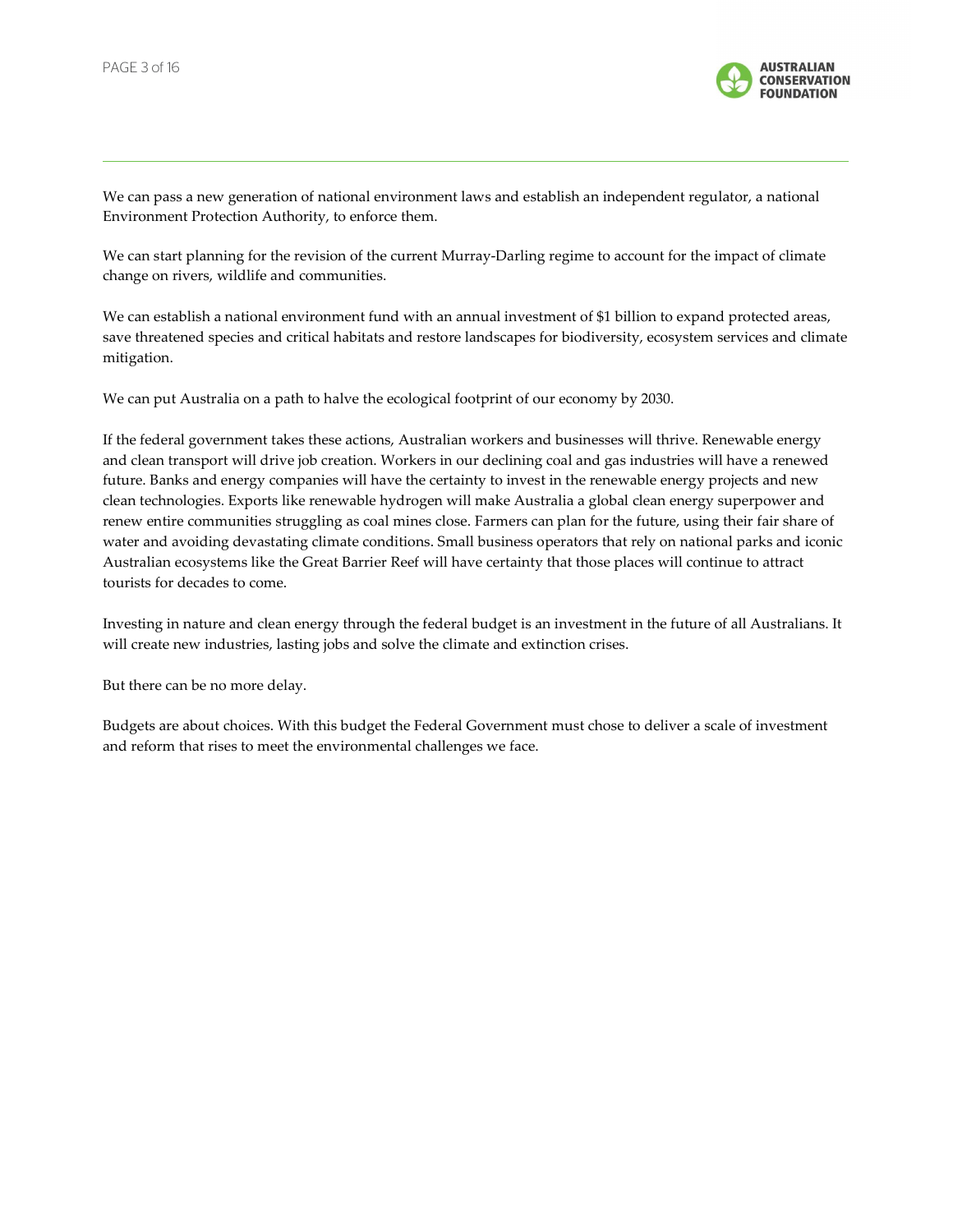

## Budget Priorities

| <b>Budget Priorities &amp;</b>                        |                                                                                                                                                                                                                                                                                                                                                                                                                                                                                                     |
|-------------------------------------------------------|-----------------------------------------------------------------------------------------------------------------------------------------------------------------------------------------------------------------------------------------------------------------------------------------------------------------------------------------------------------------------------------------------------------------------------------------------------------------------------------------------------|
| <b>PRIORITIES</b>                                     | <b>HOW TO MAKE IT HAPPEN</b>                                                                                                                                                                                                                                                                                                                                                                                                                                                                        |
| 1. Cut pollution                                      | Set pollution targets, commit to policy and secure independent expert<br>1.1<br>advice to achieve net zero emissions before 2050<br>1.2<br>Provide adequate international support<br>1.3<br>Clean up transport                                                                                                                                                                                                                                                                                      |
| <b>2. Go 100% clean</b><br>energy-and<br>beyond       | Restore the funding cut from ARENA<br>2.1<br>Maintain renewable energy investment momentum<br>2.2 <sub>2</sub><br>Make government lead by example on transition to renewables<br>2.3<br>2.4<br>Establish a Smart Energy Communities Program<br>Bring down the cost of on-demand renewables and storage<br>2.5<br>2.6<br>Make Australia a renewable energy superpower through exports<br>Double Australia's energy productivity<br>2.7<br>2.8 Remove subsidies that entrench the use of fossil fuels |
| 3. Shift away<br>from polluting<br>coal               | 3.1<br>Rule out subsidising coal mines, including the Carmichael mine, and<br>amend the investment mandate of the Northern Australia Infrastructure<br>Fund<br>3.2<br>Establish a national energy transition plan and a Transition Authority to<br>phase out coal and support impacted communities                                                                                                                                                                                                  |
| <b>4. Create strong</b><br>laws to protect            | 4.1<br>Establish a National Environment Protection Agency<br>4.2 Establish a National Sustainability Commission                                                                                                                                                                                                                                                                                                                                                                                     |
| <b>5. Re-connect</b><br><b>habitats</b>               | Establish a national environment fund with an annual investment of<br>5.1<br>\$1 billion<br><b>5.2</b> Improve tax incentives for conservation                                                                                                                                                                                                                                                                                                                                                      |
| <b>6. Help</b><br>communities<br>and nature<br>thrive | 6.1 Secure carbon in biodiverse landscapes<br>6.2 Reinvest in National Climate Change Adaptation Research<br>6.3 Restore out rivers to good health<br>6.4 Reinvigorate national water reform<br>6.5 Value nature in Government decision making                                                                                                                                                                                                                                                      |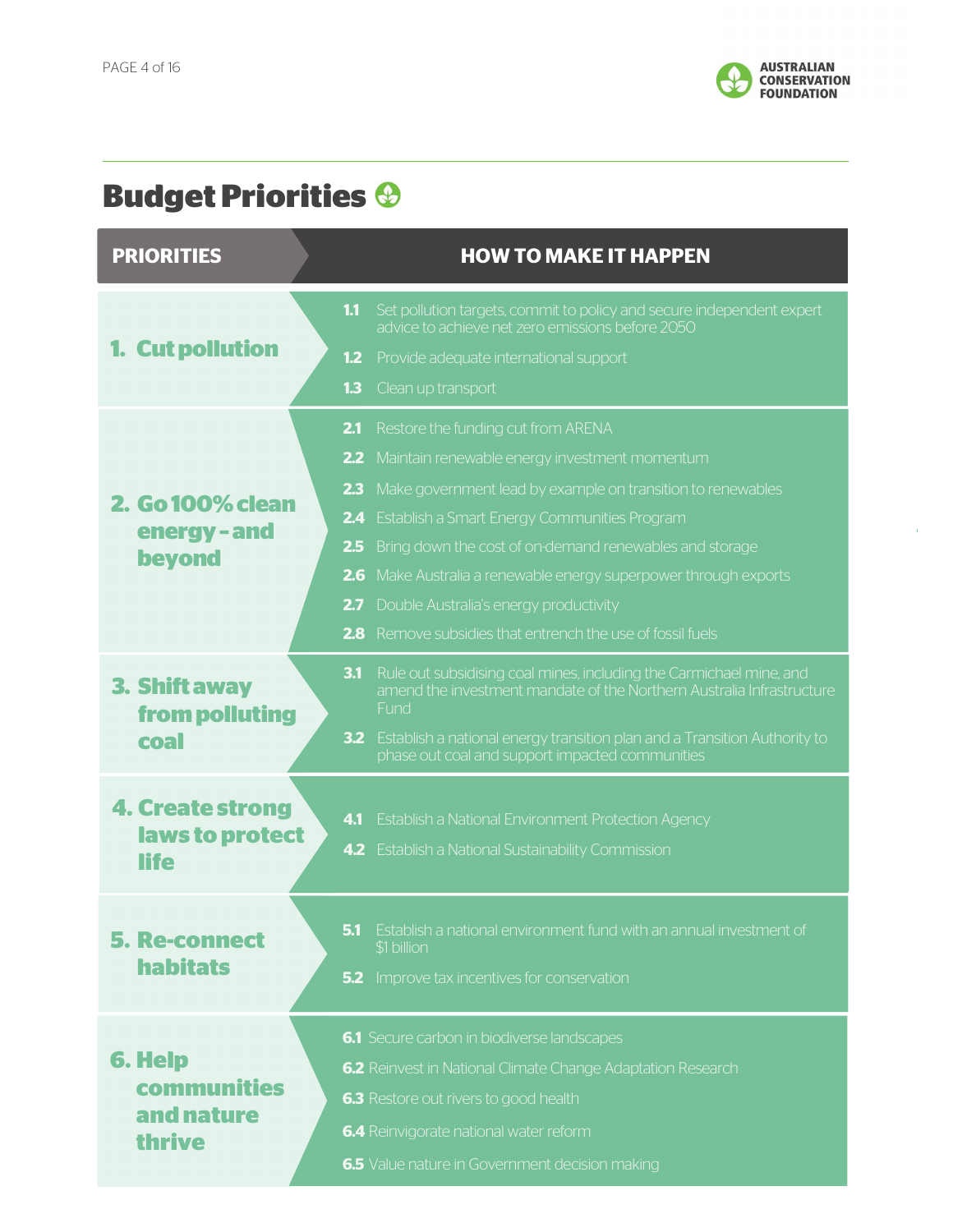

## 1. Cut pollution

#### 1.1 Set pollution targets, commit to policy and secure independent expert advice to achieve net zero emissions before 2050

Central to the policies needed should be a mechanism that incentivises a cut in pollution across the whole economy, this could be market driven and/or regulatory. Further, it should be complemented by policy that incentivises investment in clean energy such as an expanded and extended Renewable Energy Target (as mentioned below), and reverse auctions that drive competition in the market and result in new clean energy facilities at lowest cost. Continuing as usual is not in the interest of Australia's environmental, social or economic health.

Policy development should be informed by independent climate change science and policy expertise. The Climate Change Authority should be re-funded and re-invigorated with climate change policy and analytical expertise so that it can provide independent climate change policy advice. At the same time, the CSIRO's funding should be reestablished to support their critical work on climate science, research and monitoring.

#### 1.2 Provide adequate international support

As a developed country, Australia has a role to play in assisting developing countries to ensure the success of the Paris Agreement. ACF and other organisations believe Australia should contribute at least AU\$3.2 billion per year by 2020 to the Green Climate Fund, in addition to existing foreign aid commitments. This is a fair and reasonable share of the US\$100 billion per year goal set for developed nations. Funding to help developing nations reduce climate pollution and adapt to the unavoidable impacts of climate change is critical to the success of the Paris Climate Agreement.

| <b>ITEM</b>                                           | 2019-20 | 2020-21 | 2021-22 | 2022-23 |
|-------------------------------------------------------|---------|---------|---------|---------|
| Australia's contribution to the Green Climate<br>Fund | 2.600   | 3.200   | 3.200   | 3.200   |

Investment (\$million) – forward estimates

#### 1.3 Clean up transport

-

The contribution of vehicle pollution to Australia's overall pollution must be addressed. Transport is currently responsible for over 19 per cent of Australia's climate pollution, second only to electricity generation. Transport is also one of Australia's fastest growing sectors for climate pollution. As of 2017 transport pollution had increased 57% since 1990, and by 2030 transport pollution is projected to be 82% higher than 1990.<sup>8</sup> If not addressed, transport could become Australia's biggest source of climate pollution. It is also a significant contributor to health damaging noxious pollution.

ACF welcomes the work on vehicle emission standards currently being undertaken by the Ministerial Forum on Vehicle Emissions however it is imperative that this work delivers new C02 emissions standards and noxious pollution standards that bring Australia in line with other developed countries as quickly as possible. In addition, government support for low and zero emission vehicles such as electric vehicles (EVs) is critical to support their uptake and should include \$3.2 billion of investment to support EV growth over the period 2018 to 2030 (including to support the roll-out of fast charging infrastructure, remove the luxury car tax on EVs).

<sup>8</sup> Climate Analytics, Australia's Vehicle Fleet: Dirty and falling further behind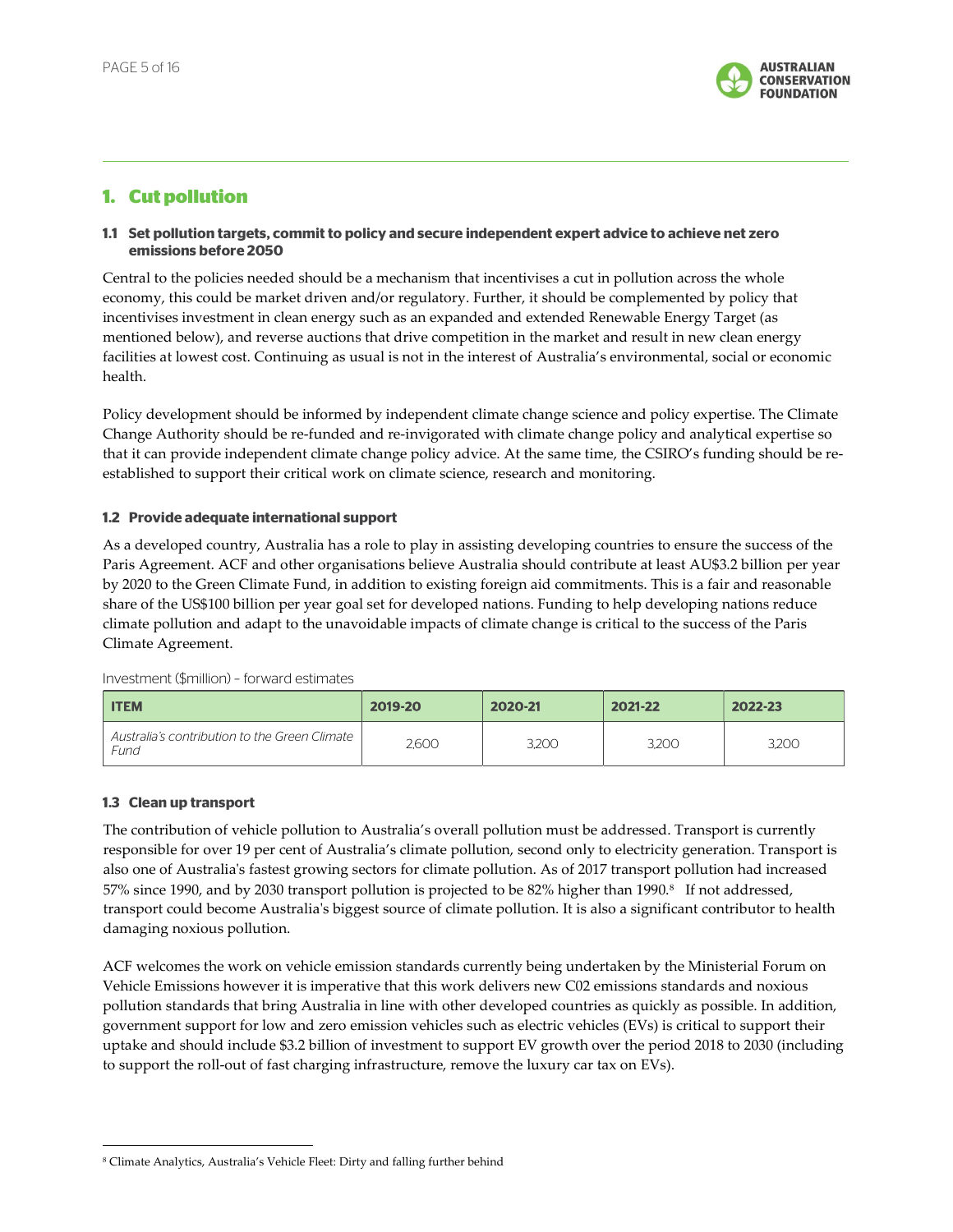

### 2. Go 100% clean energy – and beyond

#### 2.1 Restore the funding cut from ARENA

A critical element of Australia's contribution to pollution and climate change is our use of highly polluting energy like coal and gas. To transition Australia's energy mix, we must rapidly shift to clean energy to power our homes and businesses. There are technological barriers we need to overcome, which is why agencies such as the Australian Renewable Energy Agency that fund research and invest in new technology and innovation are so important.

Funding cuts to ARENA should be reversed in the long-term interest of Australia's energy transition with \$1 billion added to ARENA's budget, an extension of ARENA's work to 2030 and an expanded remit that includes energy efficiency and driving down the cost of renewable hydrogen technology and 'on demand' renewable energy.

#### Investment (\$million) – forward estimates

| <b>ITEM</b>                                       | 2019-20 | 2020-21 | 2021-22 | 2022-23 |
|---------------------------------------------------|---------|---------|---------|---------|
| Funding the Australian Renewable Energy<br>Agency | 499.9   | 237     | 468.3   | 135     |

#### 2.2 Maintain renewable energy investment momentum

The current growth trajectory for the large-scale Renewable Energy Target (RET) scheme only runs until 2020, although the scheme will remain in operation until 2030. This puts pressure on companies to quickly deliver new projects to maximise their time under the RET umbrella, but only gives a limited investment horizon beyond this point. While the closure of coal-fired power stations will go some way to encouraging new investment, extending support for clean energy sources would provide stability for large scale infrastructure renewal. Incentives and strong, certain investment signals are needed while the old, outdated and excess capacity is being withdrawn to ensure ongoing investment.

Extending and expanding the Renewable Energy Target for 3-5 years would act as an interim measure to maintain momentum in the renewable energy industry and avoid a fall in renewable energy investment after 2020, while longer term policy is developed and implemented.

#### 2.3 Make government lead by example on transition to renewables

The government should lead the clean energy transition by example and commit to power a portion of the government's own energy use through renewable energy, fulfilling this commitment by running reverse auctions and signing Power Purchase Agreements or Contracts for Difference. This will also support new clean energy projects.

#### 2.4 Establish a Smart Energy Communities Program

Energy efficiency, renewable energy and the smart grid are the new frontier, not only for local environmental conservation but also economic development and community empowerment. There are now over 80 community energy groups and over 50 operating community energy projects. 27% of the voting public now live under a solar roof.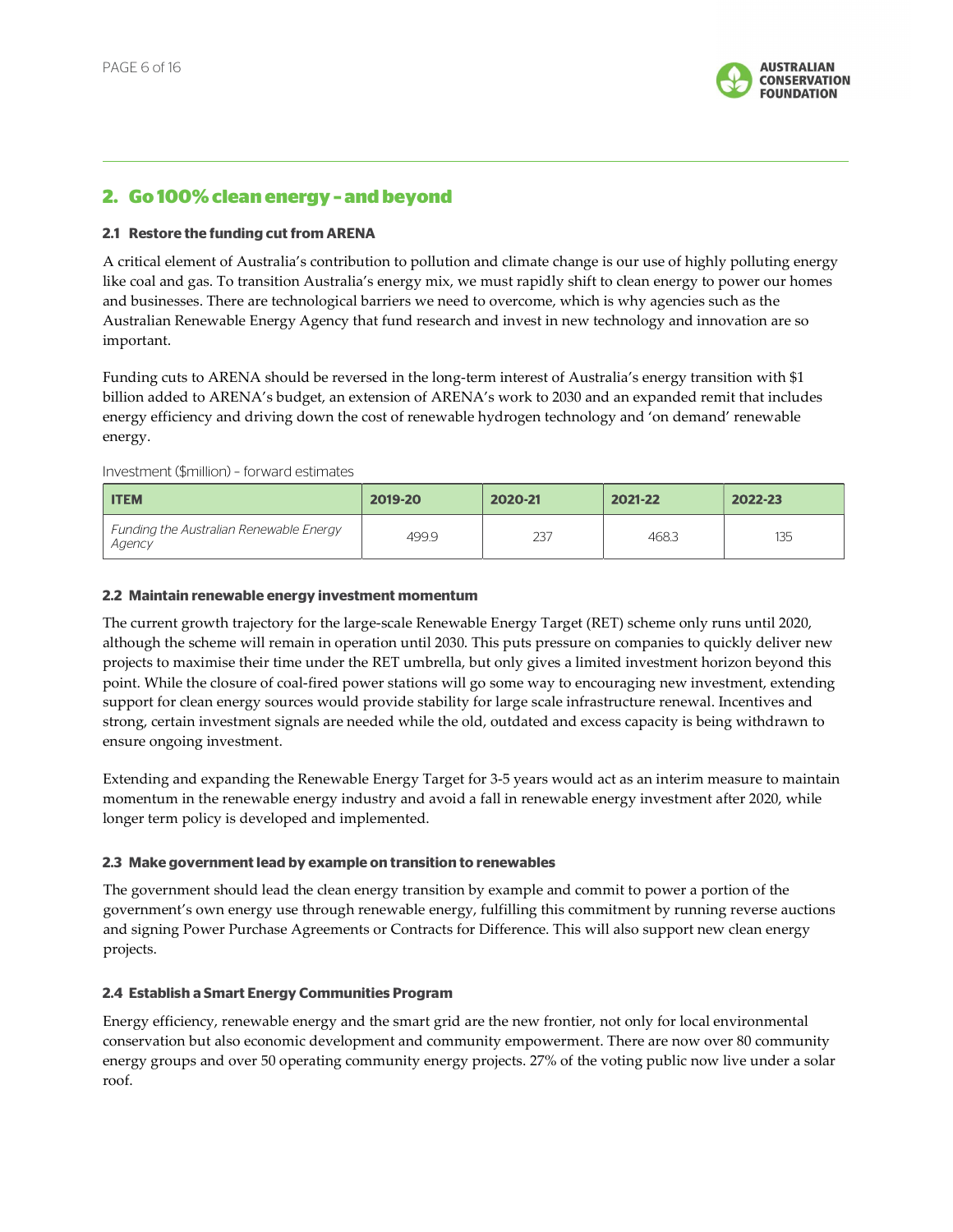

However, red tape and an outdated energy market are holding back further rollout of smart energy. More than 35% of households - including renters and apartments - are not able to put solar on their roof. Community energy means they can still invest in our energy system, even without their own rooftop. But to date projects have been hampered by outdated market rules and regulations that get in the way of innovative communities wanting energy independence.

With just \$140 million in federal funding over the forward estimates period the Government could unlock over \$2 billion in investment in local smart energy projects, helping to create local job opportunities to reduce power bills while cutting greenhouse gas emissions.

The Smart Energy Communities program would leverage the efforts of existing volunteers, willing contributions from the private sector and community enthusiasm for renewables, to support all Australians to access innovative and emerging energy technologies.

Ensure all members of the Australian community, including renters, apartment dwellers, people on low incomes and people in regional and remote communities can access the benefits of energy efficiency and clean energy.

- An Indigenous Communities Clean Power Program that helps lift these communities out of energy poverty and ensures they benefit from the clean energy revolution.
- A Solar for Renters & Low-income Households package.
- Working with all States and Territories to implement mandatory minimum energy performance standards for rental properties.
- Small-scale Renewable Energy Scheme MUST be maintained.
- Support community energy initiatives across the country, by creating a Community Power Network that includes fifty regional clean energy hubs.

Investment (\$million) – forward estimates

| <b>ITEM</b>                             | 2019-20 | 2020-21 | 2021-22 | 2022-23 |
|-----------------------------------------|---------|---------|---------|---------|
| <b>Smart Energy Communities Program</b> | 40      | 4C      | ЗC      | 30      |

#### 2.5 Bring down the cost of on-demand renewables and storage

The government should invest in a "Sunshot" style initiative, like the policies implemented in the United States, targeted at significantly driving down the cost of on-demand renewable energy and storage. This would include identifying and providing incentives for advanced research and development, domestic manufacturing and market transformation connected to concentrating solar thermal with storage, batteries, pumped hydro, sustainable bioenergy and renewable hydrogen.

Sunshot was initiated by the US Department of Energy to drive down the cost and spur innovation in solar technologies. It included providing incentives for advanced solar technology research and development (R&D), domestic manufacturing, and market transformation to achieve a \$0.06 per kilowatt-hour target and enable largescale solar generated power to account for 15–18% of America's electricity generation by 2030. The target was met 3 years early and the initiative has been updated with a further goal to cut the levelized cost of electricity (LCOE) of photovoltaic solar by an additional 50% to \$0.03 per kWh for utility-scale and cut the LCOE of concentrating solar power to \$0.05 per kWh for baseload power plants, while also addressing grid integration challenges and addressing key market barriers to enable greater solar adoption.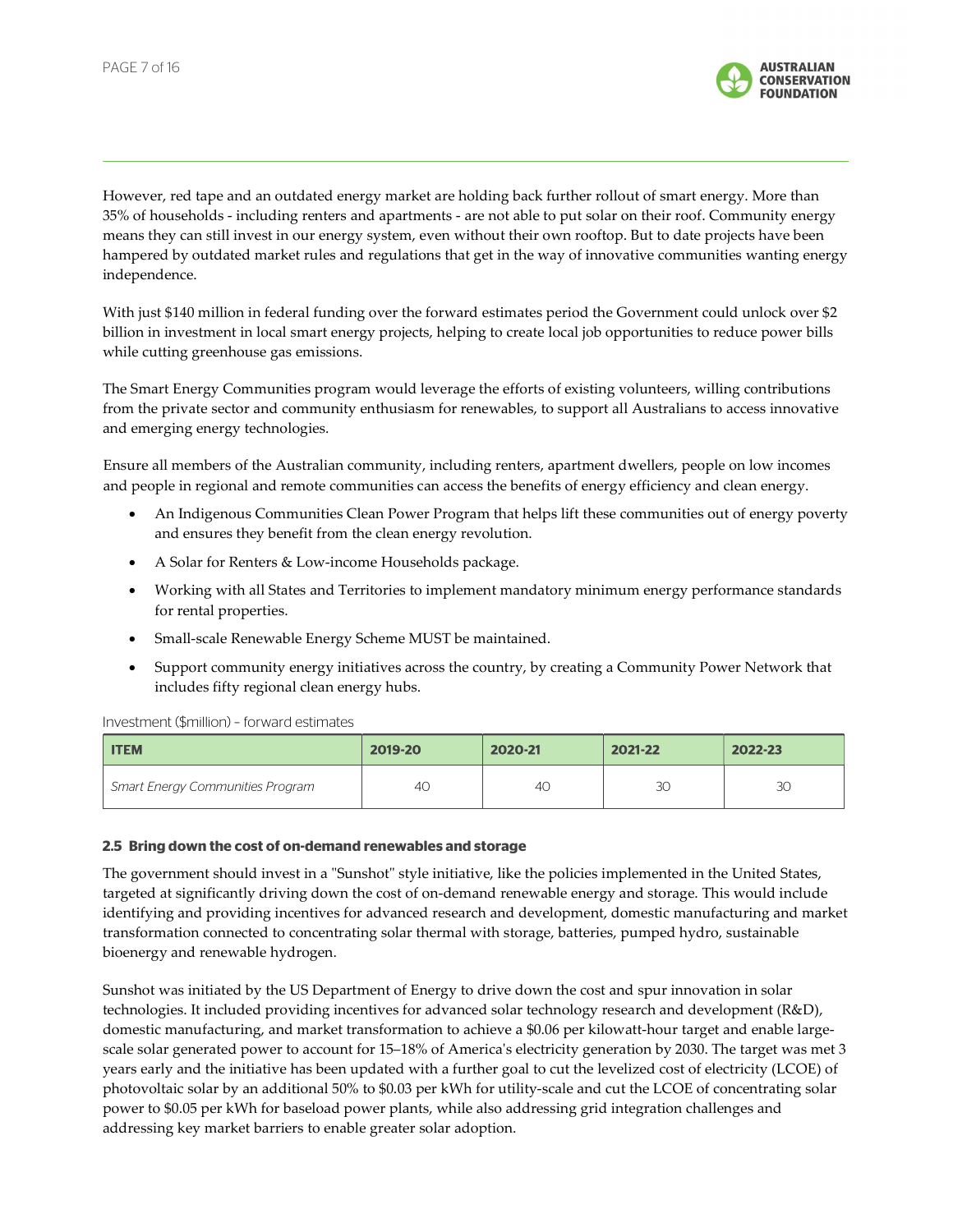

Australia's efforts to drive down the cost of on demand renewable energy should include reverse auctions as part of ARENA's role and investment support from the Clean Energy Finance Corporation (CEFC).

The government should support large energy users to contract for 'on demand' clean energy by offering a government underwriting scheme consistent with ACCC's recommendations on supporting 'firm' energy. This scheme should not be available to coal, oil or gas projects and should be run by the CEFC.

#### 2.6 Make Australia a renewable energy superpower through exports

The government should resolve to make Australia a renewable energy superpower and drive the development of a renewable energy export industry. To do this, the government should commit to the following:

- Undertake a Senate or House Inquiry to hunt out the jobs and new Australian industries that could be developed along the renewables supply chain and how to make investments that will maximise local jobs
- Invest in Australian labour force development for domestic renewable energy export pathways. This includes funding for TAFE, apprenticeships and new university courses, particularly in areas experiencing renewables booms such as Northern Queensland and Port Augusta
- Develop a Renewable Export Strategy for Australia that investigates and builds the case for action for all the possible renewable export pathways, including but not limited to renewable hydrogen
- Facilitate bilateral and multilateral renewable exports agreements with key trading partners and make renewable exports a priority for Australia's trade and foreign policy

#### 2.7 Double Australia's energy productivity

Australia's energy productivity ambition should be increased as an important part of cutting pollution and supporting Australia's competitiveness as many other countries pursue the benefits of a strong energy productivity agenda. The current target of a 40 per cent improvement by 2030 is unambitious and is not on track. In fact, global analysis has found that Australia is going backwards on energy efficiency and ranked the worst of developed countries in 2018 (2018 ACEEE International Energy Efficiency Scorecard, cited by Climate Analytics). In December 2015 when this target and accompanying plan was announced, the plan identified several energy productivity measures, however Australia only needs to implement half of them to achieve the 40 per cent target.<sup>9</sup> Research and modelling has demonstrated that Australia could double its energy productivity through modernisation of the electricity system and receive enormous benefits for doing so.<sup>10</sup>

Commit to double energy productivity by 2030 plus policies to achieve this target. For example, these policies should include strong vehicle emissions standards (at least as strong as US standards); increased building and appliance standards, and for industry:

- The re-introduction of an expanded Energy Efficiency Opportunities Act
- The establishment of a Clean Energy Solutions Centre as a one-stop-shop to assist industry transition to clean energy and greater energy efficiency
- An industrial clean energy grants and financing program
- An energy management training program
- Government underwriting

j

<sup>9</sup> COAG Energy Council, National Energy Productivity Plan 2015-2030, December 2015, p. 13 http://www.coagenergycouncil.gov.au/publications/national-energy-productivity-plan-2015-2030 <sup>10</sup> ClimateWorks, Australia's Energy Productivity Potential, March 2015, http://climateworks.com.au/project/current-project/australias-energy-productivity-potential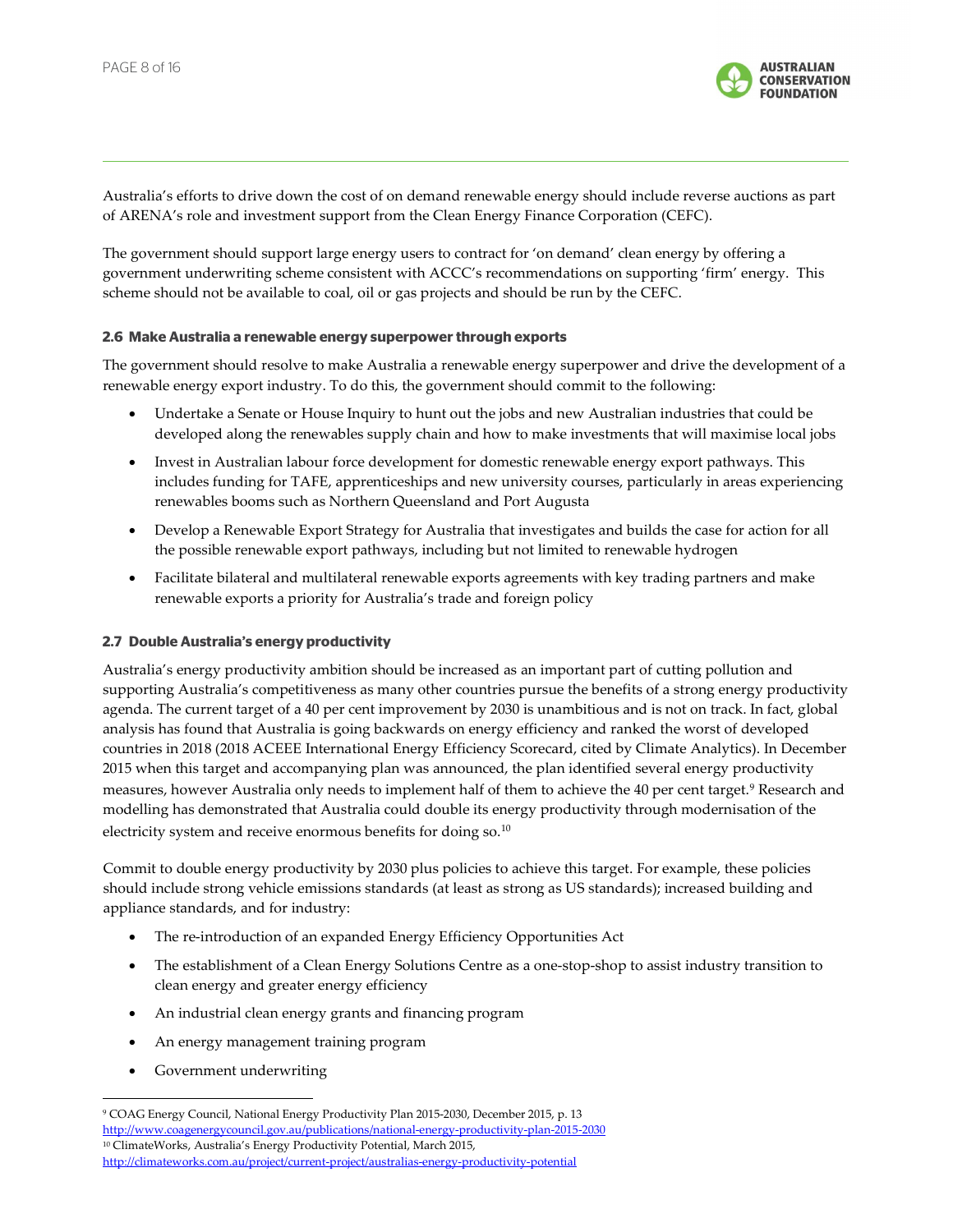

#### 2.8 Remove subsidies that entrench the use of fossil fuels

The Government continues to subsidise fossil fuels, particularly through the Fuel Tax Credit Scheme (FTCS), and provides tax breaks for fossil fuel exploration, production and consumption. The FTCS subsidises the cost of fuel and therefore subsidises pollution. This continuing budget support for the use of diesel fuel constitutes a barrier to innovation, established and maintained by government. It costs the Federal Budget almost \$30 billion dollars over the forward estimates, with the mining sector currently receiving nearly half (44%) of all credits claimed.

The ACF has previously proposed several ways to reform this subsidy, without disadvantaging users who make small claims, such as farmers. One such reform is outlined below. It is to be noted that abolition of the subsidy does not prevent businesses who use fossil fuels from claiming a business deduction for the cost of those fuels from the income tax they pay.

Savings from the Fuel Tax Credit scheme could be invested into research and development to reduce fuel use, lower environmental impacts and support small businesses to find new ways to use clean technology and become more energy efficient.

The ACF suggests one possible method for restructuring the FTCS: introduce an annual \$20,0000 cap per claimant.

Industries take advantage of fuel tax credits. It is not ACF's intention to disadvantage users of the scheme that make small claims, such as farmers. Therefore, ACF proposes an annual \$20,000 cap per claimant, so those making small claims would not be adversely affected. The cap would be phased in over a several years, starting with an \$80,000 cap and stepping down by \$20,000 a year until a final cap of \$20,000 is reached. This cap would ensure the most industries - including the vast majority of claimants from the agriculture and tourism industries - are able to continue to receive credits as they do now.

Using figures from the 2018-19 Budget, the \$20,000 cap proposal would save an estimated \$16.1 billion over the 2019-20 forward estimates.

| <b>ITEM</b>                                                            | 2019-20 | 2020-21 | 2021-22 | 2022-2311 | <b>TOTAL</b> |
|------------------------------------------------------------------------|---------|---------|---------|-----------|--------------|
| Fuel Tax Credits Scheme - Budget<br>Forecast                           | 7.241   | 7.654   | 8.114   | 8.555     | 31.564       |
| Fuel Tax Credit Scheme under a<br>$$20,000$ cap proposal <sup>12</sup> | 3,151   | 3.574   | 4.442   | 4.442     | 15.378       |
| Savings - under a \$20,000 Cap<br>proposal                             | 4.090   | 4.080   | 3.902   | 4,114     | 16,186       |

Savings (\$million) – forward estimates

j

<sup>11</sup> Projected figures based on average annual growth rate of the FTCS between 2018-19 and 2021-22 using forward estimates in the 2018-19 budget

<sup>&</sup>lt;sup>12</sup> Based on the latest fuel taxation statistics which are from the 2016 year. https://www.ato.gov.au/About-ATO/Research-and-statistics/Indetail/Taxation-statistics/Taxation-statistics-2015-16/?page=3#Statistics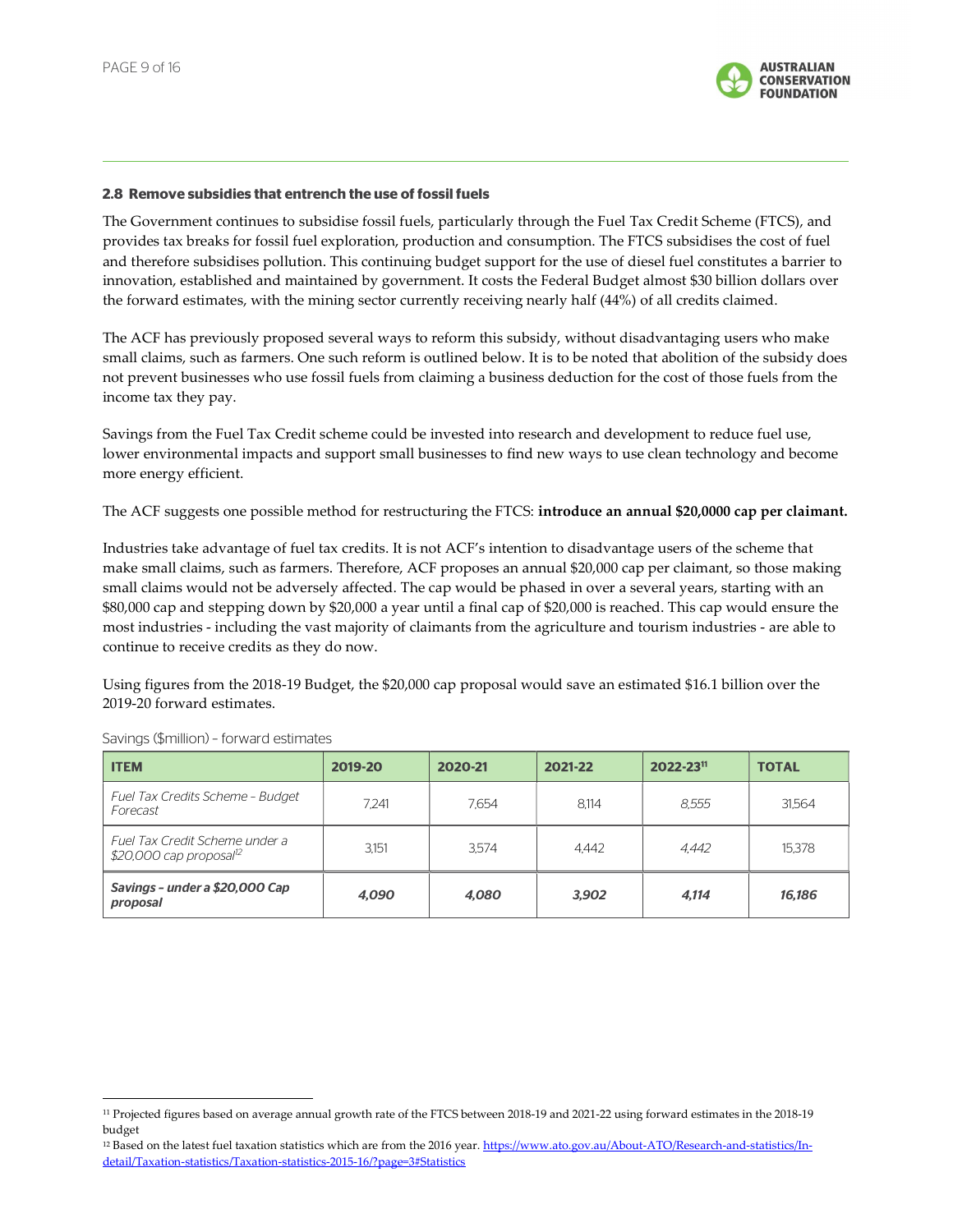

### 3. Shifting away from polluting coal

#### 3.1 Rule out subsidising coal mines, including the Carmichael mine, and amend the investment mandate of the Northern Australia Infrastructure Fund

The Federal Government should not be subsidising coal mines, or the construction of infrastructure associated with coal mines. This includes, but is not limited to, the use of the Northern Australia Infrastructure Facility (NAIF) to subsidise the Carmichael coal mine. To do so would be clearly inconsistent with the government's statements on the tight fiscal circumstances of the Budget, the Paris climate agreement and the worldwide energy transition to clean energy that is underway. It is not a sound economic or environmental investment for the government to be involved in. With these considerations in mind, the Federal government should amend the investment mandate of the NAIF to restrict funding to any future fossil fuel mining and related infrastructure projects.

#### 3.2 Establish a national energy transition plan and a Transition Authority to phase out coal and support impacted communities

There is overwhelming acceptance amongst the Australian community, including business, energy generators and unions, that Australia urgently needs a planned transition of Australia's energy sector from coal to clean energy – and this requires Federal government leadership. This change is inevitable and can be either chaotic and disruptive, or managed systematically. Inaction is not an option.

The government should make a financial commitment in the 2019-20 Budget to develop an energy transition plan in consultation with representatives from state/territory governments, the energy sector, investors, unions, environment groups, the welfare sector and other community organisations. The energy transition plan should include costed options, so it is clear what investment is needed from federal and state governments to successfully implement the transition.

This also requires investment in a Just Transition Authority to oversee the transition process and support for impacted workers and communities to develop jobs and economic opportunities with a future.

Investment (\$million) – forward estimates

| <b>ITEM</b>                                                                 | 2019-20 | 2020-21 | 2021-22 | 2022-23 |
|-----------------------------------------------------------------------------|---------|---------|---------|---------|
| Establishment and resourcing for Energy<br><b>Transition Advisory Group</b> |         |         |         |         |

## 4. Create strong laws to protect life

#### 4.1 National Environment Protection Agency

The federal government has historically played an important role in protecting the places and wildlife Australians love, but indicators show the biodiversity and health of our environment continues to decline. Our national environment laws need to be strengthened and improved, not weakened and degraded. Evidence shows that economic savings attributed to the failed one stop shop for environmental approvals have been wildly and simplistically over-estimated by government to date.

Developing a robust set of national laws and programs is a critical step to safeguarding our future. Specifically, a new generation of national environment laws must:

- 1. Ensure national responsibility and leadership for reversing the decline in Australia's environment;
- 2. Prevent the destruction of primary, remnant and old-growth forests;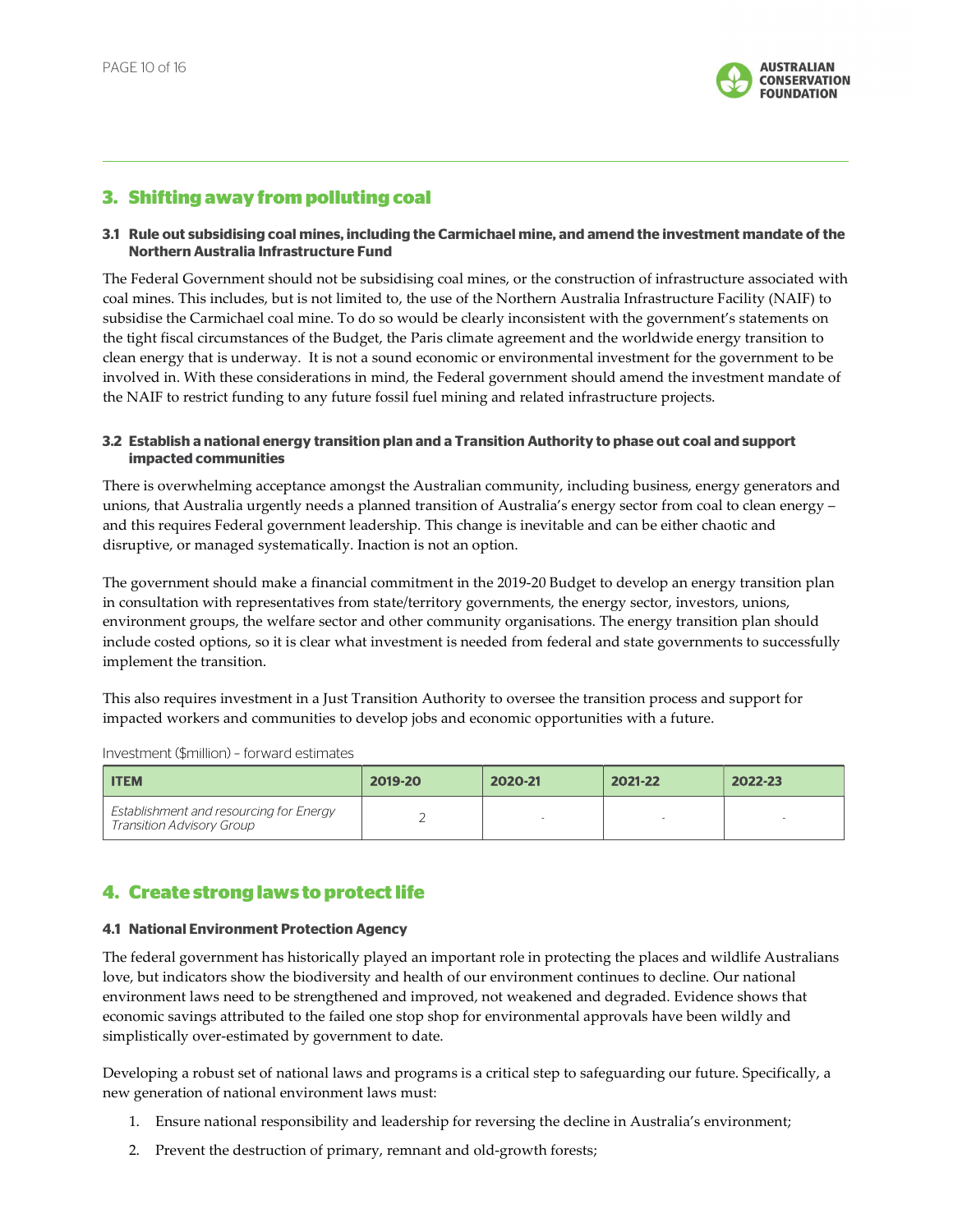

- 3. Prevent the extinction of native fauna and flora;
- 4. Protect and recover key biodiversity areas, threatened ecological communities and threatened species, including the provision of strict protections for their critical habitats;
- 5. Substantially reduce Australia's greenhouse gas pollution and increase carbon sequestration in biodiverse landscapes;
- 6. Safeguard freshwater ecosystems, including from extractive and industrial processes;
- 7. Reduce, to as close to zero as possible, air pollution, plastic pollution and chemical pollution across Australia;
- 8. Safeguard Australia's protected areas as well as its national and world heritage places;
- 9. Prevent the introduction of, and reduce the current extent, spread and population size of invasive species;
- 10. Effectively protect Australia's wildlife from commercial exploitation including illegal wildlife trade and unsustainable fishing.

Alongside a rigorous reform agenda, Australia needs an independent national agency to administer national environment laws. Such an agency must be free from political interference and partisan decision making, be defined in law and have sufficient capacity, resources and systems to regulate, monitor and implement environmental legislation. Such a body must also play a central role in coordinating programs and processes with state and territory governments to ensure efficient administration of environment law.

| <b>ITEM</b>                                                      | 2019-20 | 2020-21 | 2021-22 | 2022-23 |
|------------------------------------------------------------------|---------|---------|---------|---------|
| <b>Fnvironmental Law Reform Taskforce</b>                        |         |         |         |         |
| Total funding for an independent national<br>environment agency* | 220     | 260     | 360     | 360     |

Investment (\$million) – forward estimates

\*Total appropriation would include funding via re-profiling an estimated \$120 million out of Outcome 1.5 and 1.6 of the Department of Environment and Energy.

#### 4.2 National Sustainability Commission

Alongside an independent EPA to regulate environmental impacts, a National Sustainability Commission will assist the Federal Government in developing a national and regional plans for protecting and managing Australia's environment, and will have authority to work with all jurisdictions to achieve the coordination and infrastructure to achieve that plan, including:

- bioregional planning;
- the coordination of regulation and policy across jurisdictions to minimise regulatory conflict and overlap;
- developing national environmental standards that are binding on states and territories
- gathering nationally consistent data adequate to inform policy and regulation at all levels; and
- public reporting on environmental indicators, decision making and outcomes of planning and decision making so politicians, business and the public can participate in informed decision making.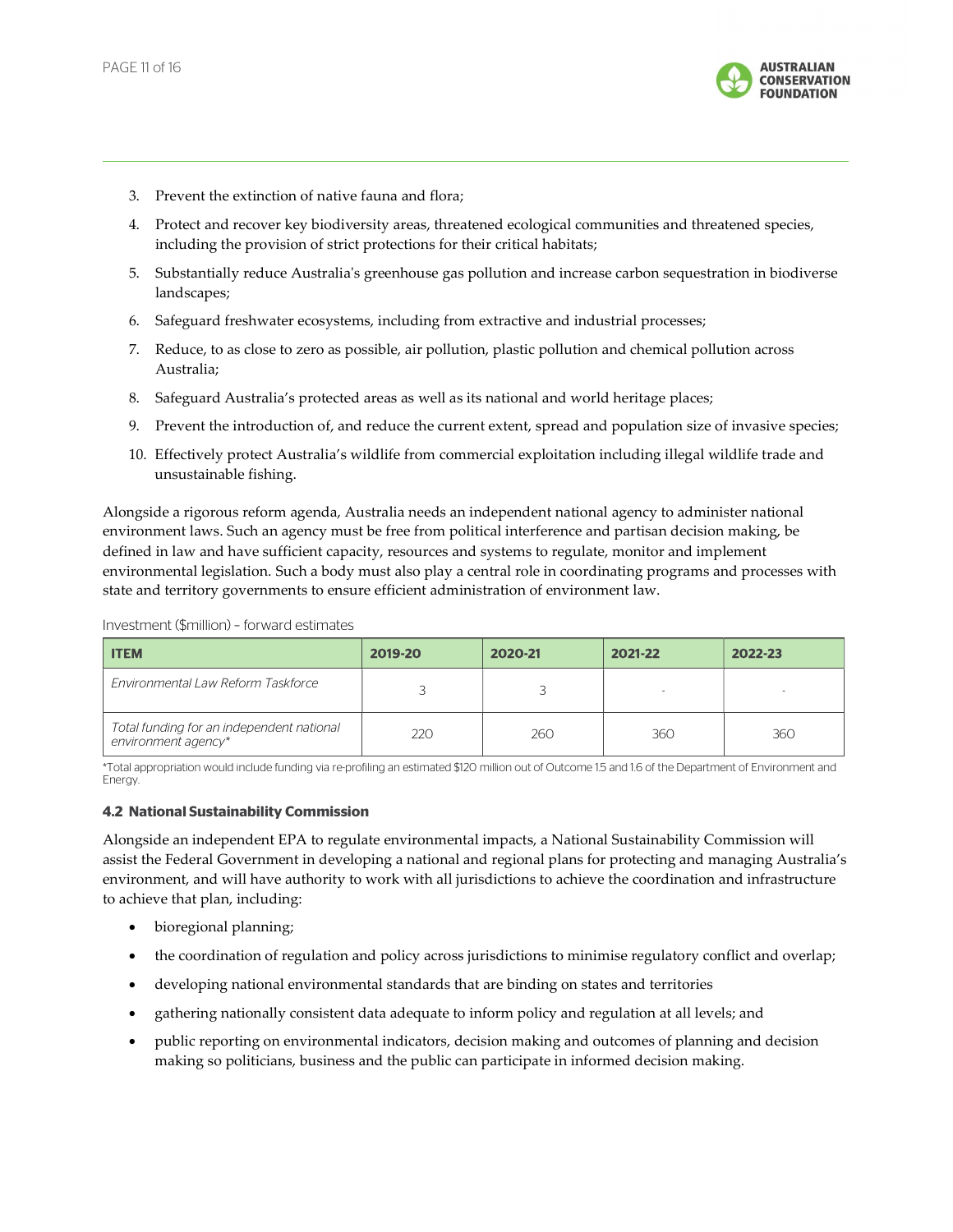

#### Investment (\$million) – forward estimates

| <b>ITEM</b>                               | 2019-20 | 2020-21 | 2021-22 | 2022-23 |
|-------------------------------------------|---------|---------|---------|---------|
| <b>National Sustainability Commission</b> | 45      | 60      | 60      | 6C      |

## 5. Re-connect habitats

#### 5.1 Establish a national environment fund with an annual investment of \$1 billion

While Australia is one of the world's most biologically diverse countries, we have one of the worst track records on species extinction and deforestation. At no time in history has our natural environment been more degraded or threatened through unsustainable land use, over extraction, invasive species, and the rising threat of global warming. Reconnecting important natural places gives wildlife safe places to feed, breed and migrate.

Large-scale nature conservation is a first-order priority for the mitigation of and adaptation to climate change. Places like the Great Dividing Range, a 3,600-kilometre-long forested mountainous corridor stretching from the tropical rainforests of Cape York in far north Queensland to the temperate woodlands of the Grampians in western Victoria, is one of the critical landscapes in Australia under threat. The range provides water to close to 11 million people, sequesters huge stores of carbon in its tall temperate and subtropical forests and will be one of Australia's most critical corridors and climate refugees as species and ecosystems are forced to adapt to the impacts of global warming.

Australia needs well designed and targeted programs that connect key biodiversity areas across the country, engaging and empowering local communities and partners to restore and protect critical habitats and implement recovery actions for our most threatened species.

The Federal government should create a dedicated National Environment Fund with an annual investment of \$1 billion to:

- Establish a national program to support the strategic growth and management of protected areas including national parks, Indigenous Protected Areas, private landholder covenants and World Heritage Areas (\$270 million);
- Establish a Threatened Species Recovery Programme to implement threatened species recovery plans and protect critical habitats (\$250 million);
- Invest in landscape restoration for biodiversity, ecosystem services and climate mitigation (\$430 million)
- Deliver an urban canopy program; (\$50 million)

| <b>ITEM</b>                                | 2019-20 | 2020-21 | 2021-22 | 2022-23 |
|--------------------------------------------|---------|---------|---------|---------|
| National Reserve Program                   | 270     | 270     | 270     | 270     |
| <b>Threatened Species Recovery Program</b> | 250     | 250     | 250     | 250     |
| Landscape restoration                      | 430     | 430     | 430     | 430     |
| Urban canopy program                       | 50      | 50      | 50      | 50      |
| <b>Total National Environment Fund</b>     | 1.000   | 1.000   | 1.000   | 1.000   |

#### Investment (\$million) – forward estimates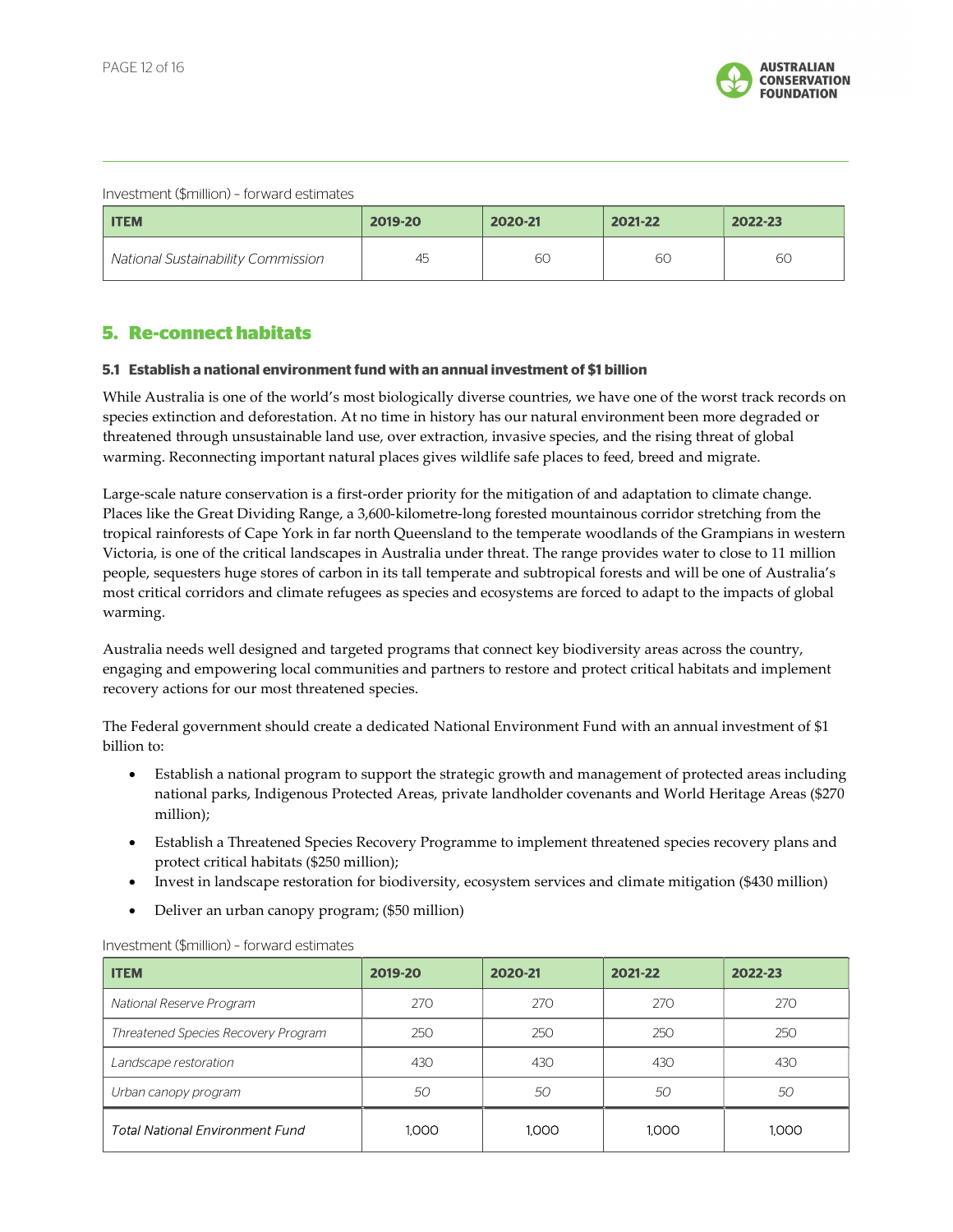

#### 5.2 Improve tax incentives for conservation (check text with Andrew)

Our tax system can be greatly improved to give property owners an incentive to protect biodiversity on their land. More than 80 per cent of Australia's land mass is outside of the protected area estate. Programs that encourage better stewardship of biodiversity on private land will have enormous long-term benefits for the public, the environment and the economy.

Potential improvements in the tax system that would better incentivise conservation investment include:

- reviewing 'Landcare operations' deductions to broaden the availability of concessions to include 'ecological management and restoration';
- enabling conservation and ecosystem service investments to be a tax-deductible input, especially for productive lands;
- exempting private land conservation acquisitions from the GST; and
- clarifying and distinguishing private and public interest dimensions to revenues on private lands of conservation value, as well as allowing for ecological 'gifting'.

### 6. Help communities and nature thrive

#### 6.1 Secure carbon in biodiverse landscapes

j

There is enormous potential to store carbon in natural landscapes as well as protect and restore biodiversity across Australia. Using appropriate markets or regulatory mechanisms will be one of the most significant opportunities to protect biodiversity and address climate change with limited government funding. CSIRO modelling completed as part of the National Outlook Report indicates that policies promoting strong carbon abatement in native ecosystems could increase native habitats by 12 to 15 million hectares nationally and reduce the risk of species extinction by 10 per cent. Under very strong abatement settings this area of restored ecosystems could grow to 35 million hectares and reduce the risk of wildlife extinction by almost 20 percent.<sup>13</sup>

ACF supports this mechanism being used to maintain existing carbon stores and abate 'locked-in' pollution already in the atmosphere or unavoidable emissions. We do not support its use to offset pollution where it can be reduced or avoided through other climate policy, for example energy production switching from coal to clean energy.

#### 6.2 Reinvest in National Climate Change Adaptation Research

Government should extend funding for climate change adaptation including through reinstating long-term funding for the National Climate Change Adaptation Research Facility (NCCARF). The importance of its work is growing as the unavoidable impacts of global warming become increasingly apparent and have growing impacts.

The NCCARF has an important role in helping decision makers in Australia prepare for projected impacts such as more frequent and intense heatwaves, an increased risk of flooding from rivers and the sea and increased coastal erosion. The following functions require funding on an ongoing basis: managing climate science and information; adaptation research; generating information on climate risks, impacts and vulnerabilities; and tools to assist

<sup>13</sup> Australian National Outlook 2015 Economic activity, resource use, environmental performance and living standards, 1970–2050, October 2015 http://www.csiro.au/nationaloutlook/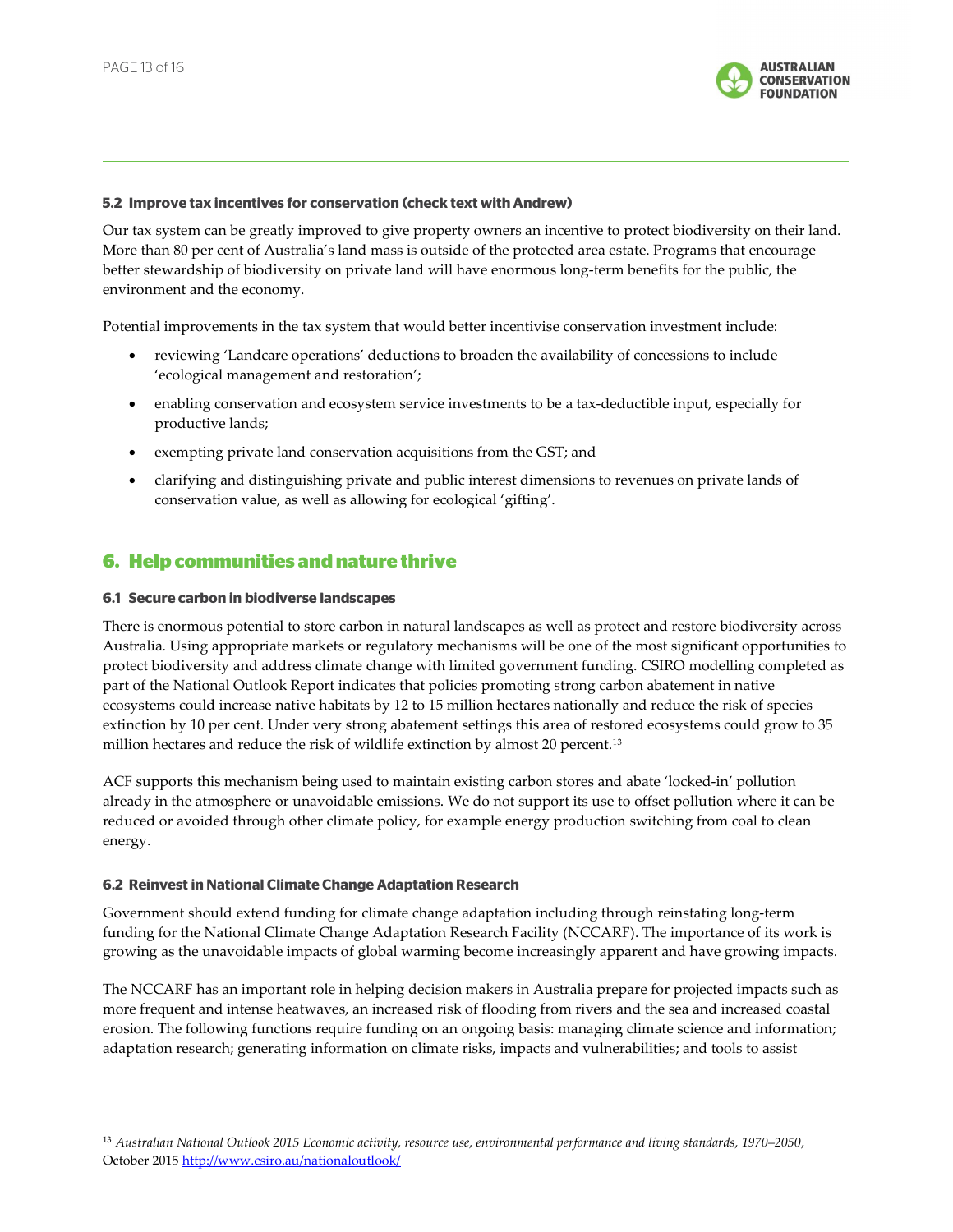

communities to adapt. This work requires multi-year efforts and is hampered by short-term or uncertain funding. The Government should pledge long term funding to this important work.

Investment (\$million) – forward estimates

| <b>ITEM</b>                                                                      | 2019-20 | 2020-21 | 2021-22 | 2022-23 |
|----------------------------------------------------------------------------------|---------|---------|---------|---------|
| Reinstate funding of the National Climate<br>Change Adaptation Research Facility |         |         |         |         |

#### 6.3 Restore our rivers to good health

The Murray Darling Basin is in the grips of a water crisis. Basin reform has been gripped by mass fish deaths around Menindee, low inflows and serious allegations of water theft and fraud in the northern basin.

Significant investment has gone into building the Commonwealth Environmental Water portfolio. There must be a stronger emphasis on programs to deliver incentives that reward private landholders for managing floodplains for the environmental benefits they provide. These programs should maximise the benefits of the Constraints Management Strategy to address key issues in delivering of water across different land tenures.

A standalone basin regulatory and compliance unit must be established within a new EPA, consistent with the recommendations of the Productivity Commission to break these functions out of the MDBA.

Investment (\$million) – forward estimates

| <b>ITEM</b>                                                                               | 2019-20 | 2020-21 | 2021-22 | 2022-23    |
|-------------------------------------------------------------------------------------------|---------|---------|---------|------------|
| <b>Establishment of Basin Regulatory Unit with</b><br>a new Environment Protection Agency | 15      | 15      | 15      | 1도<br>ر_ ا |

#### 6.4 Reinvigorate national water reform

Australia needs to reinvigorate national water reform, promote healthy catchments and make sure we do not repeat the mistakes of the past in the over-allocation of surface and groundwater. Specifically, political leaders should commit to:

- a national process to assess and approve catchment water resource plans outside the Murray-Darling Basin, especially in Northern Australia, to ensure there is equitable access to water resources across different users; and
- develop and implement a formal road-map for the recognition of equitable water rights for Indigenous communities across Australia.

#### 6.5 Value nature in Government decision making

If a business generates revenue by selling off assets, those changes are recorded on its balance sheet and considered by the market. But if Australia as a nation generates economic growth by running down the environment, the decrease in our national balance sheet does not register in budget papers or quarterly economic reports.

It does not have to remain this way. Australia has world class institutions and practices in place that could be adapted and further invested in to ensure the environment is properly considered in government decision making. The Australian Bureau of Statistics has knowledge of and capability in the System of Environmental-Economic Accounting. A small investment would allow them to expand the scope of their work and ensure the system can be implemented across the federal bureaucracy.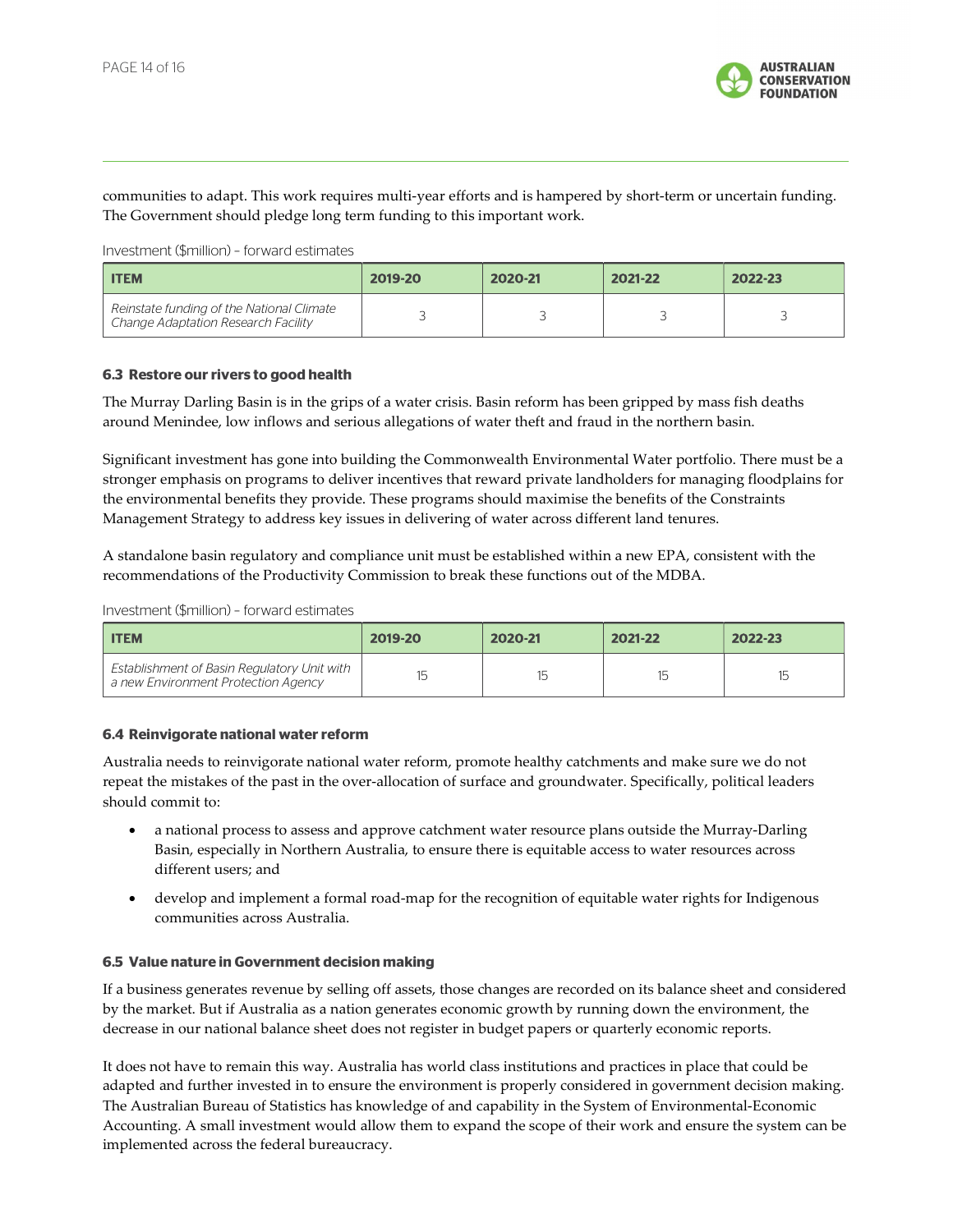

For a relatively modest allocation of \$20 million per year, publication of a full SEEA account and ongoing data collection for Australia is feasible. It would provide decision-makers at all levels of government and in the private sector with vital information about our natural assets.

Investment (\$million) – forward estimates

| <b>ITEM</b>                                                                      | 2019-20 | 2020-21 | 2021-22 | 2022-23 |
|----------------------------------------------------------------------------------|---------|---------|---------|---------|
| Implement the System of Environmental -<br>Economic Accounting across Government | 20      | 20      | 2С      | 2С      |